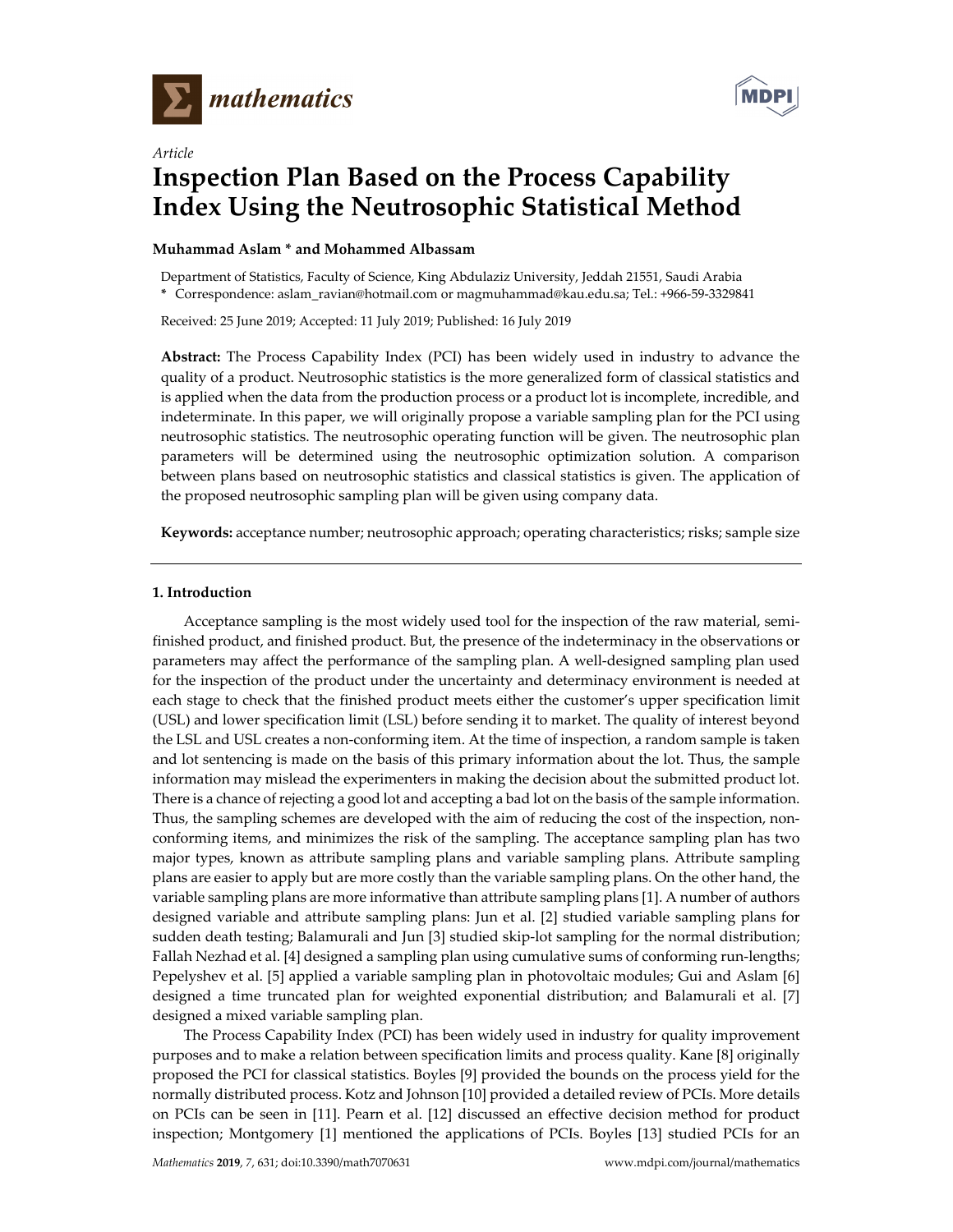asymmetric tolerances case and Ebadi [14] studied a simple linear profile using PCIs. Due to the importance of the PCIs in industry, several authors focused on the development of inspection schemes using classical statistics based on PCIs for various situations including for example, and Chen et al. [15] studied PCIs for entire product inspection. Pearn et al. [12] presented an effective decision method for the inspection. Aslam et al. [16] designed various sampling plans using PCIs. Seifi and Nezhad [17] studied resubmitted sampling using PCI and Arif et al. [18] worked on a sampling plan using PCI for multiple manufacturing lines.

Fuzzy sampling plans have been widely used in the industry when the proportion of the nonconforming product is a fuzzy number [19]. Kanagawa and Ohta [20] introduced an attribute plan using fuzzy sets. [19] designed a single sampling plan using fuzzy parameters. Kahraman et al. [21] designed single and double sampling plans using fuzzy approach. The PCIs using fuzzy logic can be seen in [22–24].

Smarandache [25] defined the neutrosophic logic in 1998 as the generalization of fuzzy logic. Smarandache [26] gave the idea of descriptive neutrosophic statistics. The neutrosophic statistics is the more generalized form of classical statistics and applied when the data from the production process or a product lot is incomplete, incredible, and indeterminate [26]. Chen et al. [27,28] studied the rock joint roughness coefficient using neutrosophic statistics. According to [29] "All observations and measurements of continuous variables are not precise numbers but more or less non-precise. This imprecision is different from variability and errors. Therefore also lifetime data are not precise numbers but more or less fuzzy. The best up-to-date mathematical model for this imprecision is socalled non-precise numbers".

Recently, Aslam [30] introduced the neutrosophic statistics in the area of the acceptance sampling plan. Aslam [30] proposed an acceptance sampling plan using the neutrosophic process loss function. The sampling plan for multiple manufacturing lines using the neutrosophic statistics is proposed by [31]. The sampling plan for the exponential distribution under the uncertainty is proposed by [32]. Some more details about the sampling plan using the neutrosophic plans can be seen in [33–37].

The existing sampling plans using PCIs cannot apply when the data is indeterminate or incomplete. Also, the available sampling plans using the neutrosophic statistics do not consider the PCIs for the inspection of the product. By exploring the literature and best of the author knows there is no work on the sampling plan for PCIs using the neutrosophic statistics. In this paper, we will originally propose a variable sampling plan for the PCIs using the neutrosophic statistics. The neutrosophic operating function will be given. The neutrosophic plan parameters will be determined using the neutrosophic optimization solution. A comparison between plans based on neutrosophic statistics and classical statistics is given. We expect that the proposed plan will be more effective to be applied in an uncertain environment. The application of the proposed sampling plan using neutrosophic statistics will be given using the company data.

## **2. Design of a Neutrosophic Plan Based on PCI**

Let  $n_N \epsilon \{n_L, n_U\}$  be a random sample selected from the population having some uncertain observations, where  $n<sub>L</sub>$  and  $n<sub>U</sub>$  are the lower and upper sample size of the indeterminacy interval, respectively. Suppose that a neutrosophic quality of interest,  $X_{Ni}$ , is expressed in the indeterminacy interval, say,  $X_{Ni} \in \{X_L, X_U\}$ ;  $i = 1, 2, 3, ..., n_N$  having indeterminate observations follow the neutrosophic normal distribution, where  $X_L$  and  $X_U$  are the lower and the upper values, respectively, with the neutrosophic population mean  $\mu_N \epsilon \{ \mu_L, \mu_U \}$  and neutrosophic population standard deviation (NSD)  $\sigma_N \epsilon \{\sigma_L, \sigma_U\}$  (see [26]). The neutrosophic process capability index process (NPCI), say,  $\hat{c}_{N_n k'}$  is defined as:

$$
C_{N_{pk}} = Min \left\{ \frac{USL - \mu_N}{3\sigma_N}, \frac{\mu_N - LSL}{3\sigma_N} \right\}; \quad \mu_N \epsilon \{\mu_L, \mu_U\}, \sigma_N \epsilon \{\sigma_L, \sigma_U\}
$$
 (1)

where  $USL$  and  $LSL$  are the upper specification limit and lower specification limit, respectively.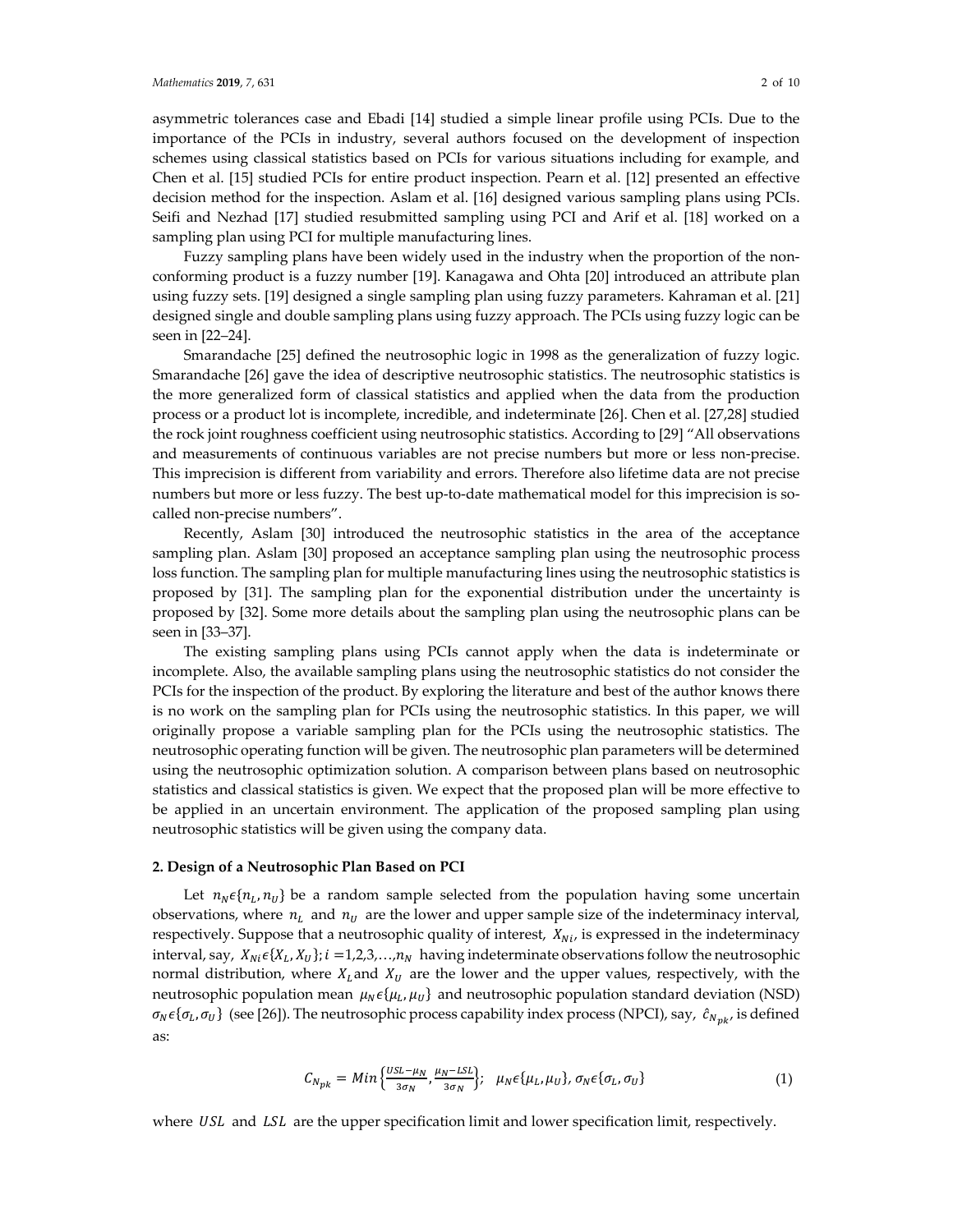Note that  $C_{N_{nk}}$  reduces to PCI for classical statistics when no indeterminate observations are recorded in  $X_N$ . Usually,  $\mu_N \epsilon {\mu_L}, \mu_U$  and  $\sigma_N \epsilon {\sigma_L}, \sigma_U$  are unknown in practice and the best linear unbiased estimate (BLUE) of  $\mu_N \epsilon \{\mu_L, \mu_U\}$  is the neutrosophic sample mean  $\bar{X}_N \epsilon \{\bar{X}_L, \bar{X}_U\}$  and a BLUE of  $\sigma_N \epsilon \{\sigma_L, \sigma_U\}$  is the neutrosophic sample standard deviation  $s_N \epsilon \{s_L, s_U\}$  which can be used to evaluate  $C_{N_{pk}}$ . The  $\hat{C}_{N_{pk}}$  based on sample estimate is given as by:

$$
\hat{C}_{N_{pk}} = Min \left\{ \frac{USL - \bar{X}_N}{3s_N}, \frac{\bar{X}_N - LSL}{3s_N} \right\}; \ \bar{X}_N \epsilon \{ \bar{X}_L, \bar{X}_U \}, \ s_N = \{ s_L, s_U \}
$$
 (2)

where  $\bar{X}_L = \sum_{i=1}^n x_i^L / n_L$ ,

$$
\bar{X}_U = \sum_{i=1}^n x_i^U / n_U, \ s_L = \sqrt{\sum_{i=1}^n (x_i^L - \bar{X}_L)^2 / n_L} \ \text{and} \ \ s_U = \sqrt{\sum_{i=1}^n (x_i^U - \bar{X}_U)^2 / n_U}
$$

To design the proposed sampling plan, it is assumed that there is uncertainty in the selection of a random sample from the submitted product lot. Thus, a random sample will be selected from a neutrosophic interval. The proposed sampling plan is stated as follows:

**Step 1:** Select a random sample of size  $n_N \in \{n_L, n_U\}$  from the product lot. Compute the statistic  $\hat{C}_{N_{pk}} \epsilon Min \left\{ \frac{USL-\bar{X}_N}{3s_N}, \frac{\bar{X}_N - LSL}{3s_N} \right\}$  $\frac{\partial S_N}{\partial s_N}$ ;  $\bar{X}_N \epsilon \{ \bar{X}_L, \bar{X}_U \}$ ,  $S_N \epsilon \{ s_L, s_U \}$ .

**Step 2:** Accept a product lot of  $\hat{C}_{N_{pk}} \ge k_N$ ;  $k_N \in \{k_{aL}, k_{aU}\}$ , otherwise reject a product lot, where  $k_N \epsilon \{k_{aL}, k_{aU}\}\$ is the neutrosophic acceptance number. An acceptance number is also called the action number/boundary number. A product lot is rejected if the statistic  $\hat{C}_{N_{pk}}$  is smaller than  $k_N$ , otherwise, the product lot is accepted.

The evaluation of the proposed sampling plan will be used on two parameters, namely  $n_N = {n_L, n_U}$  and  $k_N \in \{k_{aL}, k_{aU}\}\$ . The neutrosophic operating characteristic (NOC) for the proposed plan is derived as follows:

$$
L(p) = P\left(\hat{C}_{N_{pk}} \ge k_N\right) = P\{LSL + 3k_N s_N \le \bar{X}_N \le USL - 3k_N s_N\} = P\{\bar{X}_N + 3k_N s_N \le USL\} - P\{\bar{X}_N - 3k_N s_N \le LSL\};\ n_N \in \{n_L, n_U\},\ \bar{X}_N \in \{\bar{X}_L, \bar{X}_U\}\ s_N \in \{s_L, s_U\} \text{ and }
$$
\n
$$
k_N \in \{k_{aL}, k_{aU}\}.
$$
\n
$$
(3)
$$

Duncan [38] suggested  $\bar{X}_N \pm k_N s_N$ ;  $\bar{X}_N \in {\bar{X}_L}, \bar{X}_U$ } and  $s_N = {s_L, s_U}$  is distributed as an approximately neutrosophic normal distribution, that is  $\bar{X}_N \pm k_N s_N \sim N_N \left(\mu_N \pm c \sigma_N, \frac{\sigma_N^2}{n_N} \right)$  $\frac{\sigma_N^2}{n_N} + \frac{c^2 \sigma_N^2}{2n_N}$  $\frac{\sigma_N}{2n_N}$ . where  $N_N(.)$  shows neutrosophic normal distribution.

Suppose that quality of interest  $X_N$  beyond the USL or LSL is labeled as the defective item and this probability is defined as  $p_U = P\{X_N > USL | \mu_N\}$  and  $p_U = P\{X_N < LSL | \mu_N\}$ ;  $\mu_N = \{\mu_L, \mu_U\}$ . Thus, the probability of acceptance is given by the following [39]:

$$
L(p) = \Phi \left\{ \frac{USL - \mu_N - 3k_N \sigma_N}{(\sigma_N/n_N) \sqrt{1 + 9k_N^2/2}} \right\} - \Phi \left\{ \frac{LSL - \mu_N + 3k_N \sigma_N}{(\sigma_N/n_N) \sqrt{1 + 9k_N^2/2}} \right\}
$$
(4)

Let us define the neutrosophic standard normal random variable as:

$$
Z_{N_{p}U} = \frac{USL - \mu_N}{\sigma_N} \quad \text{and} \quad -Z_{N_{p}L} = \frac{LSL - \mu_N}{\sigma_N} \tag{5}
$$

Now, the final form of NFOC is given by:

$$
L(p) = \Phi\left\{ \left( \left( Z_{Np_U} - 3k_N \right) \sqrt{\frac{n_N}{1 + (9k_N^2/2)}} \right) \right\} - \Phi\left\{ \left( -\left( Z_{Np_L} - 3k_N \right) \sqrt{\frac{n_N}{1 + (9k_N^2/2)}} \right) \right\} \tag{6}
$$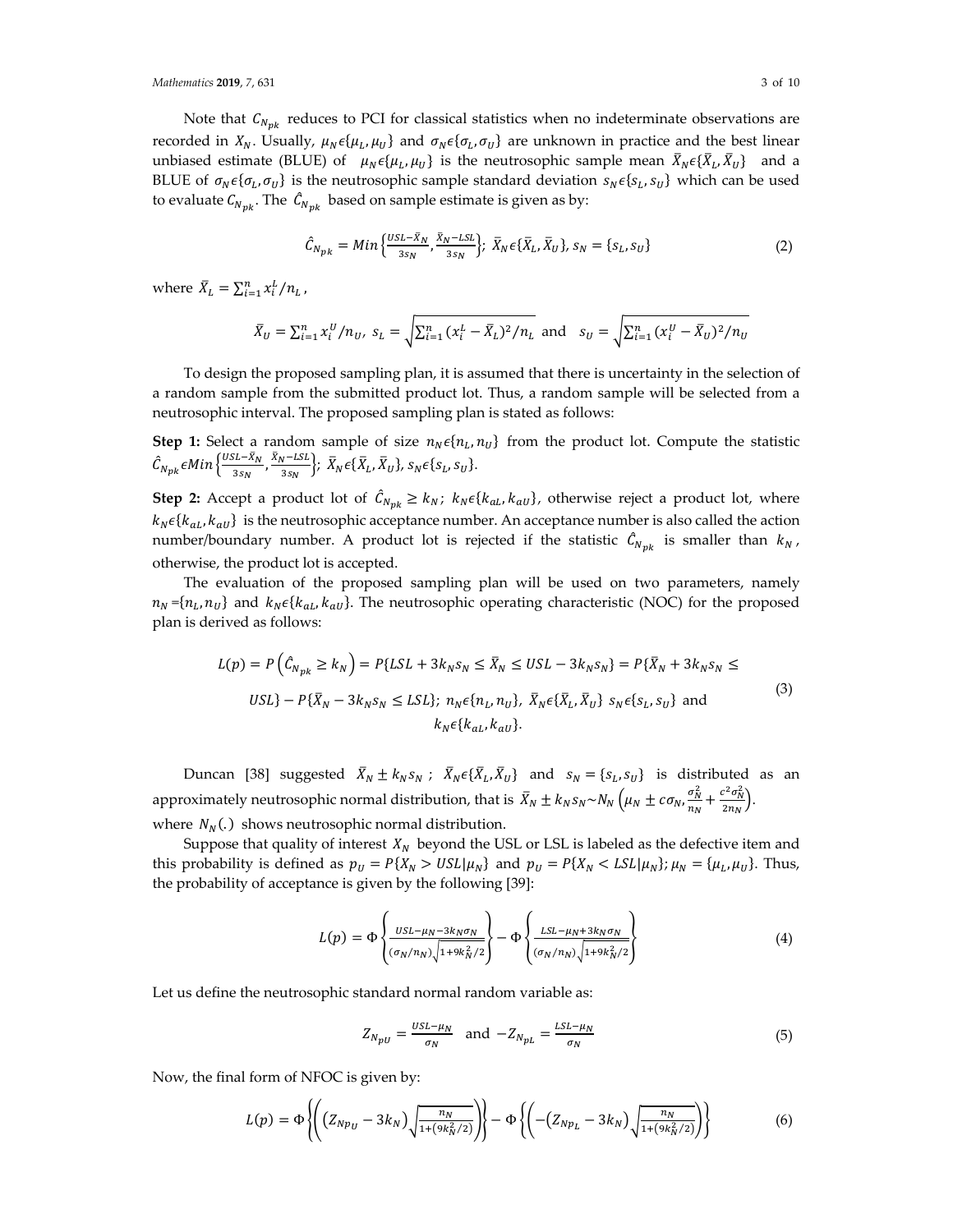where  $\Phi(.)$  is the neutrosophic cumulative standard normal distribution.

#### *Research Methodology*

To meet the given producer's risk, say,  $\alpha$ , and the custumer's risk, say,  $\beta$ , the plan parameters of the proposed sampling plan will be determined in such a way that NFOC passes through the two points  $(p_1, 1-\alpha)$  and  $(p_2, \beta)$ , where  $p_1$  is the acceptable quality limit (AQL) and  $p_2$  is the limiting quality limit (LQL). The plan parameters of the proposed sampling plans will be determined through the following non-linear solution under the neutrosophic statistical interval method: Minimize:

$$
n_N \epsilon \{n_L, n_U\} \tag{7}
$$

subject to:

$$
L_N(p_1) = \Phi\left\{ \left( \left( Z_{Np_{U1}} - 3k_N \right) \sqrt{\frac{n_N}{1 + (9k_N^2/2)}} \right) \right\} - \Phi\left\{ \left( -\left( Z_{Np_{L1}} - 3k_N \right) \sqrt{\frac{n_N}{1 + (9k_N^2/2)}} \right) \right\} \ge 1 - \alpha; \quad (8)
$$

and:

$$
L_N(p_2) = \Phi\left\{ \left( \left( Z_{Np_{U2}} - 3k_N \right) \sqrt{\frac{n_N}{1 + (9k_N^2/2)}} \right) \right\} - \Phi\left\{ \left( -\left( Z_{Np_{L2}} - 3k_N \right) \sqrt{\frac{n_N}{1 + (9k_N^2/2)}} \right) \right\} \le \beta; \tag{9}
$$

The plan parameters of the proposed plan are determined through Equations (7)–(9) using the search grid method for the various combinations of AQL and LQL. Several combinations of plan parameters in the indeterminacy interval satisfy Equations (7)–(9). The plan parameters having the smallest range in indeterminacy interval are chosen and placed in Table 1. To save the space, we present Table 1 when  $\alpha = 0.05$  and  $\beta = 0.10$ . Similar tables for other values of  $\alpha$  and  $\beta$  can be prepared. The neutrosophic lot acceptance probabilities,  $L_N(p_1)$  and  $L_N(p_2)$  at the consumer's risk and producer's risk are also reported in Table 1.

From Table 1, we note that, for the fixed values of all other parameters, the values of  $k_N \in \{k_{al}, k_{all}\}; n_N \in \{n_l, n_l\}$  decrease as LQL increases. This means the indeterminacy in the sample size and acceptance number reduces. For example, under the uncertainty, when AQL = 0.001 and LQL = 0.02, the sample size will be in the interval [18,20]. This means the industrial engineers should select a sample size between 18 and 20. Furthermore, for the smaller values of AQL and LQL, larger the values of  $n_N \epsilon \{n_l, n_{ll}\}\$ are required. Note here that the appropriate sample size is decided on the basis of pre-defined parameters, such as AQL, LQL,  $\alpha$ , and  $\beta$ . The following algorithm is used to determine the neutrosophic plan parameters:

- 1. Specify the values of AQL, LQL,  $\alpha$  and  $\beta$ .
- 2. Specify the suitable ranges for  $n_N \epsilon \{n_L, n_U\}$  such that  $n_L < n_U$  and  $k_N \epsilon \{k_{aL}, k_{aU}\}$  such that  $k_{aL} < k_{aU}$ .
- 3. Perform the simulation by the grid search method and select those values of the neutrosophic plan parameters where  $n_N \epsilon \{n_L, n_U\}$  and satisfy the conditions given in Equations (7)–(9).

| $\mathbf{D}1$ | D2    | $n_N$      | $\kappa_N$     | $L_N(p_1)$        | $L_N(p_2)$        |
|---------------|-------|------------|----------------|-------------------|-------------------|
| 0.001         | 0.002 | [602, 643] | [1.093, 1.095] | [0.9500, 0.95033] | [0.0441, 0.0891]  |
|               | 0.003 | [218, 228] | [1.052, 1.054] | [0.9500, 0.9505]  | [0.06223, 0.0898] |
|               | 0.004 | [128, 133] | [1.022, 1.024] | [0.9506, 0.9513]  | [0.0700, 0.0914]  |
|               | 0.006 | [69, 71]   | [0.978, 0.980] | [0.9513, 0.9517]  | [0.0807, 0.0969]  |
|               | 0.008 | [47, 49]   | [0.946, 0.948] | [0.9506, 0.9528]  | [0.0848, 0.0977]  |

**Table 1.** The plan parameters of the plan when  $\alpha = 0.05$ ,  $\beta = 0.10$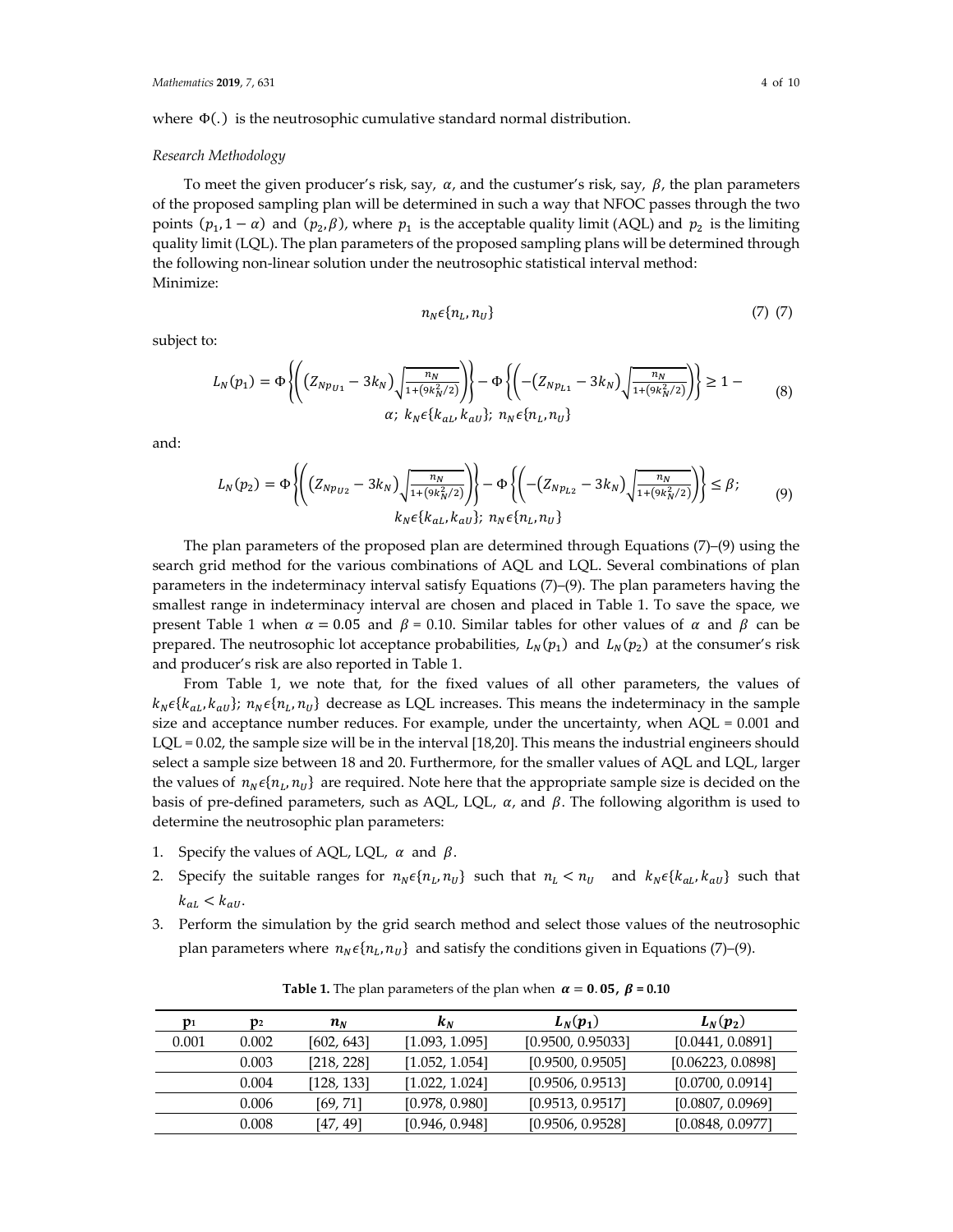|        | 0.010 | [36, 38]   | [0.921, 0.923] | [0.9502, 0.9504] | [0.0849, 0.0958] |
|--------|-------|------------|----------------|------------------|------------------|
|        | 0.015 | [24, 28]   | [0.874, 0.876] | [0.9541, 0.9675] | [0.0914, 0.0959] |
|        | 0.020 | [18, 20]   | [0.842, 0.844] | [0.9521, 0.9614] | [0.0761, 0.0823] |
| 0.0025 | 0.030 | [21, 23]   | [0.793, 0.795] | [0.9529, 0.9606] | [0.0923, 0.0995] |
|        | 0.050 | [13, 15]   | [0.731, 0.735] | [0.9567, 0.9674] | [0.0607, 0.0754] |
| 0.005  | 0.050 | [19, 21]   | [0.730, 0.732] | [0.9512, 0.9599] | [0.0897, 0.0967] |
|        | 0.100 | [9, 11]    | [0.631, 0.633] | [0.9575, 0.9740] | [0.0957, 0.0961] |
| 0.01   | 0.020 | [274, 290] | [0.854, 0.856] | [0.9500, 0.9504] | [0.0513, 0.0881] |
|        | 0.030 | [95, 99]   | [0.803, 0.805] | [0.9504, 0.9512] | [0.0696, 0.0918] |
| 0.03   | 0.060 | [165, 174] | [0.718, 0.720] | [0.9503, 0.9509] | [0.0581, 0.0903] |
|        | 0.090 | [55, 57]   | [0.659, 0.661] | [0.9505, 0.9511] | [0.0756, 0.0950] |
| 0.05   | 0.100 | [123, 129] | [0.647, 0.649] | [0.9502, 0.9505] | [0.0690, 0.0986] |
|        | 0.150 | [41, 43]   | 0.584, 0.586   | 0.9509, 0.9530   | 0.0736, 0.0911   |

#### **3. Comparison Study**

In this section, we will compare the efficiency of the proposed plan with the sampling plan using classical statistics in terms of the sample size required for the inspection of the submitted product lot. For a fair comparison, we will consider the same values of all the specified parameters. The sample size  $n_N$  along with range (R =  $n_U - n_L$ ) in the indeterminacy interval of the proposed plan and sample size *n* using classical statistics when  $\alpha = 0.05$ ,  $\beta = 0.10$  are placed in Table 2. From Table 2, it can be noted that the proposed plan provides a smaller indeterminacy interval in the sample size as compared to the plan using classical statistics. For example, when  $AQL = 0.001$  and  $LQL = 0.002$ , the proposed plan has  $n_N \in [602,643]$  while the existing plan has  $n=1134$ . Therefore, the proposed plan needs a smaller sample size and range in the indeterminacy interval for the inspection of a product lot. From this comparison, it is quite clear that the proposed plan using neutrosophic statistics is more efficient than the existing sampling plan under classical statistics in terms of sample size. In addition, the proposed plan is quite suitable, effective, and informative to be used in uncertainty than the existing plan.

|       |       | Proposed Plan         | <b>Plan based on Classical Statistics</b> |  |  |
|-------|-------|-----------------------|-------------------------------------------|--|--|
| $p_1$ | $p_2$ | $n_N$                 | n.                                        |  |  |
| 0.001 | 0.002 | $[602, 643]$ (R = 41) | 1134 (R = 1134)                           |  |  |
|       | 0.003 | $[218, 228]$ (R = 10) | 351 (R = 351)                             |  |  |
|       | 0.004 | $[128, 133]$ (R = 5)  | 161 (R = 161)                             |  |  |
|       | 0.006 | $[69, 71]$ (R = 2)    | 74 ( $R = 74$ )                           |  |  |
|       | 0.008 | $[47, 49]$ $(R = 2)$  | $47 (R = 47)$                             |  |  |
| 0.01  | 0.020 | $[274, 290]$ (R = 16) | 449 (R = 449)                             |  |  |
|       | 0.030 | $[95, 99]$ $(R = 4)$  | 132 ( $R = 132$ )                         |  |  |
| 0.03  | 0.060 | $[165, 174]$ (R = 9)  | 240 ( $R = 240$ )                         |  |  |
|       | 0.090 | [55, 57] $(R = 2)$    | 68 (R = $68$ )                            |  |  |
| 0.05  | 0.100 | $[123, 129]$ (R = 6)  | $167 (R = 167)$                           |  |  |
|       | 0.150 | $[41, 43]$ $(R = 2)$  | $46 (R = 46)$                             |  |  |

**Table 2:** The comparison of proposed plan and the plan based on classical statistics.

### **4. Application of the Proposed Plan**

In this section, we will give the application of the proposed plan using the data of the amplified pressure sensor that came from industry. Viertl [29] commented that the observations obtained from the measurements are not usually precise. According to [40] "For this amplified pressure sensor process, the span is the focused characteristic". As the observations for the quality of interest are measured, some observations in the data may be indeterminate or imprecise. Under the uncertainty,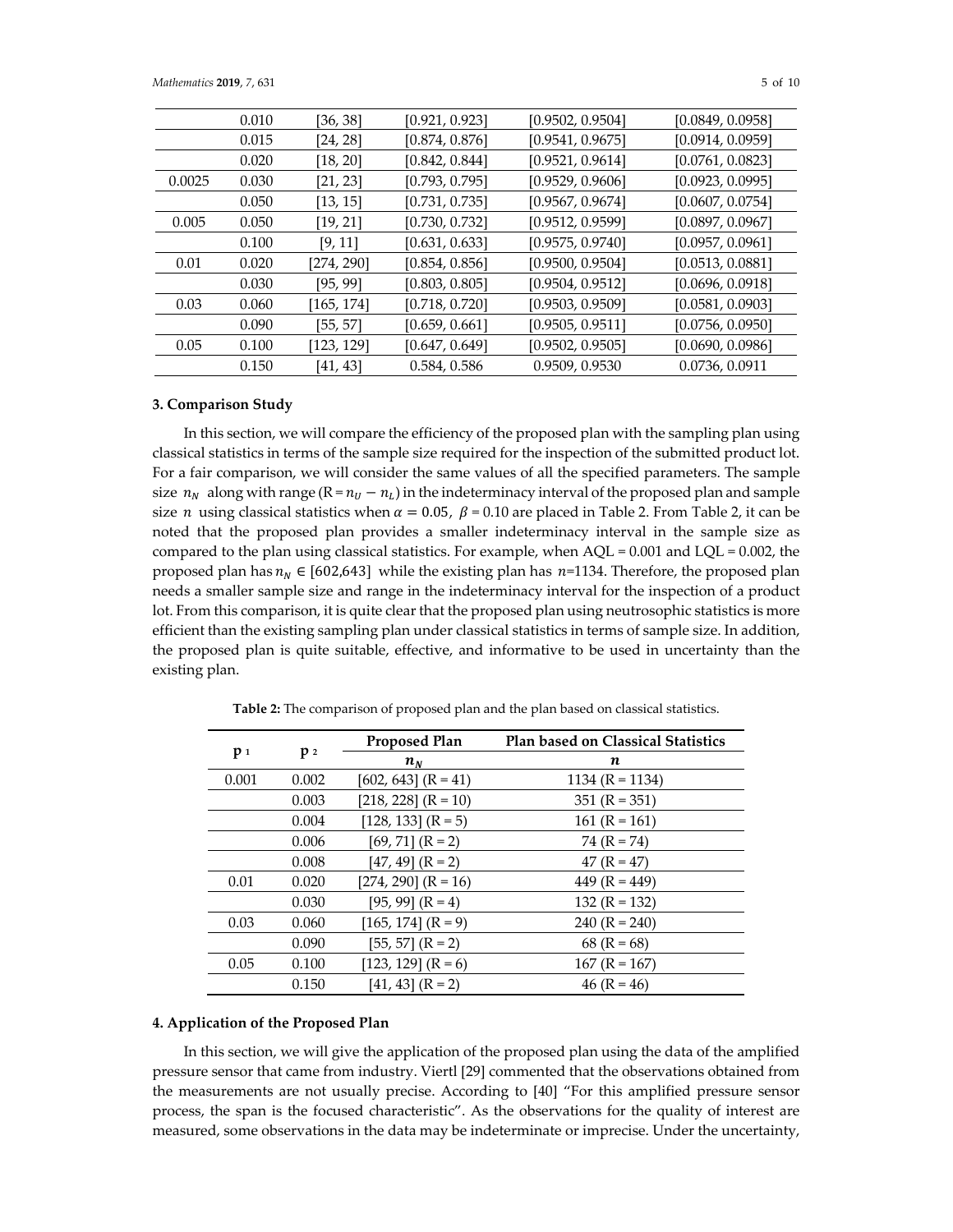the experimenter is not sure about the sample size for the inspection of a product lot when some indeterminate or imprecise observations are recorded. For this data, LSL = 1.9 V, USL 2.1. Suppose that AQL = 0.001, LQL = 0.04, $\alpha$  = 0.05, and  $\beta$  = 0.10. The neutrosophic plan parameters from Table 1 are  $n_N \epsilon$  {128,133}. Thus, the experimenter should select a random sample between 128 and 133. Suppose that the industrial engineers decided to select a random sample size of 128 for the inspection of a product lot. The amplified pressure sensor data of  $n = 128$  having some indeterminate observations are reported in Table 3. Based on the given data, the neutrosophic average and standard deviation (SD) are computed as follows:

> $\bar{X}_N = \frac{[1.9422, 1.9422] + [1.9651, 1.9651] + [2.0435, 2.0435] + \dots + [2.0512, 2.0512]}{128} = [1.9805, 1.9827]$  $[1.9422, 1.9422] + [1.9651, 1.9651] + [2.0230, 2.0230] + \cdots + [1.9994, 1.9994],$

and, similarly,  $s_N = \{0.0193, 0.0225\}.$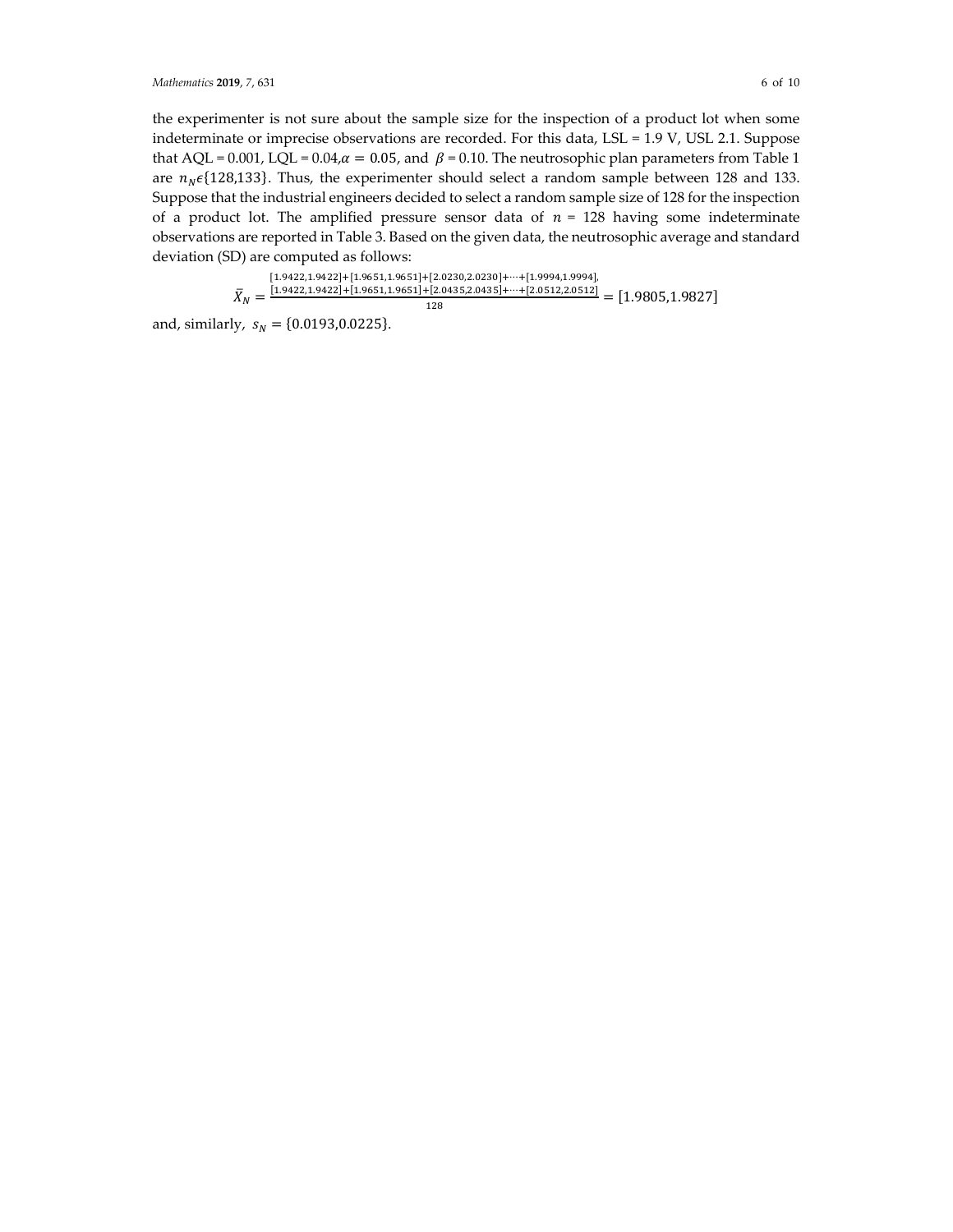| [1.9422, 1.9422] | [1.9651, | [2.0230, | [1.9712, 1.9712] | [1.9975, 1.9975]     | [2.0164, 2.0164] | [1.9927, 1.9927] | [1.9566, 1.9566] |  |
|------------------|----------|----------|------------------|----------------------|------------------|------------------|------------------|--|
|                  | 1.9651]  | 2.0435]  |                  |                      |                  |                  |                  |  |
| [1.9738,         | [1.9541, | [1.9800, | [1.9596,         | [1.9811,             | [2.0088,         | [1.9858,         | [1.9677, 1.9677] |  |
| 1.9738]          | 1.9541]  | 1.9800]  | 1.9596]          | 1.9811]              | 2.0088]          | 1.9858]          |                  |  |
| [2.0001,         | [1.9659, | [1.9955, | [1.9842,         | [1.9909, 2.0512]     | [1.9829,         | [1.9684,         | [1.9942, 1.9942] |  |
| 2.0001]          | 1.9659]  | 1.9955]  | 1.9842]          |                      | 1.9829]          | 1.9684]          |                  |  |
| [1.9897,         | [1.9836, | [1.9891, | [1.9608,         | [2.0109,             | [1.9912,         | [2.0077]         | [1.9803, 1.9803] |  |
| 1.9897]          | 1.9836]  | 1.9891]  | 1.9608]          | 2.0109]              | 1.9912]          | 2.0077]          |                  |  |
| [2.0106,         | [1.9885, | [1.9704, | [1.9882,         | [1.9689,<br>[1.9553, |                  | [1.9741,         |                  |  |
| 2.0106]          | 1.9885]  | 1.9704]  | 1.9882]          | 1.9689]              | 1.9553]          | 1.9741]          | [1.9825, 1.9825] |  |
| [1.9640,         | [2.0187, | [1.9616, | [1.9865,         | [1.9556,             | [1.9817,         | [1.9774,         |                  |  |
| 1.9640]          | 2.0187]  | 1.9616]  | 1.9865]          | 1.9556]              | 1.9817]          | 1.9774]          | [1.9316, 1.9316] |  |
| [1.9841,         | [1.9919, | [1.9737, | [1.9958,         | [2.0121,             | [2.0021]         | [1.9665,         | [1.9773, 1.9773] |  |
| 1.9841]          | 1.9919]  | 1.9737]  | 1.9958]          | 2.0121]              | 2.0521]          | 1.9665]          |                  |  |
| [1.9841,         | [1.9570, | [1.9610, | [2.0015,         | [1.9750,             | [1.9825,         | [1.9758,         |                  |  |
| 1.9841]          | 1.98751  | 1.9610]  | 2.0015]          | 1.9750]<br>1.9825]   |                  | 1.9758]          | [1.9682, 1.9682] |  |
| [1.9668,         | [1.9696, | [2.0334, | [1.9656,         | [1.9819,             | [2.0116,         | [1.9754,         | [1.9986, 1.9986] |  |
| 1.9668]          | 1.9696]  | 2.0334]  | 1.9656]          | 1.9819]              | 2.0116]          | 1.9754]          |                  |  |
| [2.0114,         | [1.9861, | [1.9743, | [1.9594,         |                      | [1.9849,         | [1.9711,         | [1.9486, 1.9486] |  |
| 2.0114]          | 1.9861]  | 1.9743]  | 1.9594]          | [1.9712, 1.9914]     | 1.9849]          | 1.9711]          |                  |  |
| [1.9837,         | [1.9424, | [1.9744, | [1.9605,         | [1.9719,             | [1.9656,         | [1.9549,         |                  |  |
| 1.9837]          | 1.9424]  | 1.9744]  | 1.9605]          | 1.97191              | 1.9656]          | 1.9549]          | [2.0174, 2.0174] |  |
| [1.9779,         | [2.0072, | [1.9875, | [1.9781,         | [1.9834,             | [1.9893,         | [1.9276,         | [1.9513]         |  |
| 1.9779]          | 2.0072]  | 1.9875]  | 1.9781]          | 1.9834]              | 1.9893]          | 1.9276]          | 1.9513]          |  |
| [1.9971,         | [1.9963, | [1.9375, | [1.9941,         | [1.9763]             | [2.0108,         | [1.9687,         | [1.9559, 1.9559] |  |
| 1.9971]          | 1.9963]  | 1.9375]  | 1.9941]          | 1.9763]              | 2.0108]          | 1.9687]          |                  |  |
| [1.9611,         | [1.9729, | [1.9992, | [1.9925,         | [2.0073]             | [1.9742,         | [1.9557,         | [1.9726, 1.9726] |  |
| 1.9611]          | 1.9729]  | 1.9992]  | 1.9925]          | 2.0073]              | 1.9742]          | 1.9557]          |                  |  |
| [1.9964,         | [1.9614, | [1.9768, | [1.9991,         | [1.9832,             | [1.9847,         | [1.9849,         | [1.9918, 1.9918] |  |
| 1.9964]          | 1.9614]  | 1.9768]  | 1.9991]          | 1.9832]              | 1.9847]          | 1.9849]          |                  |  |
| [1.9748,         | [1.9664, | [2.0035, | [1.9822,         |                      | [1.9809,         | [1.9920,         |                  |  |
| 1.9748]          | 1.9664]  | 2.0245]  | 1.9822]          | [1.9882, 1.9999]     | 1.9809]          | 1.99201          | [1.9994, 2.0512] |  |

**Table 3.** Indeterminate data of Amplified Sensors from [40].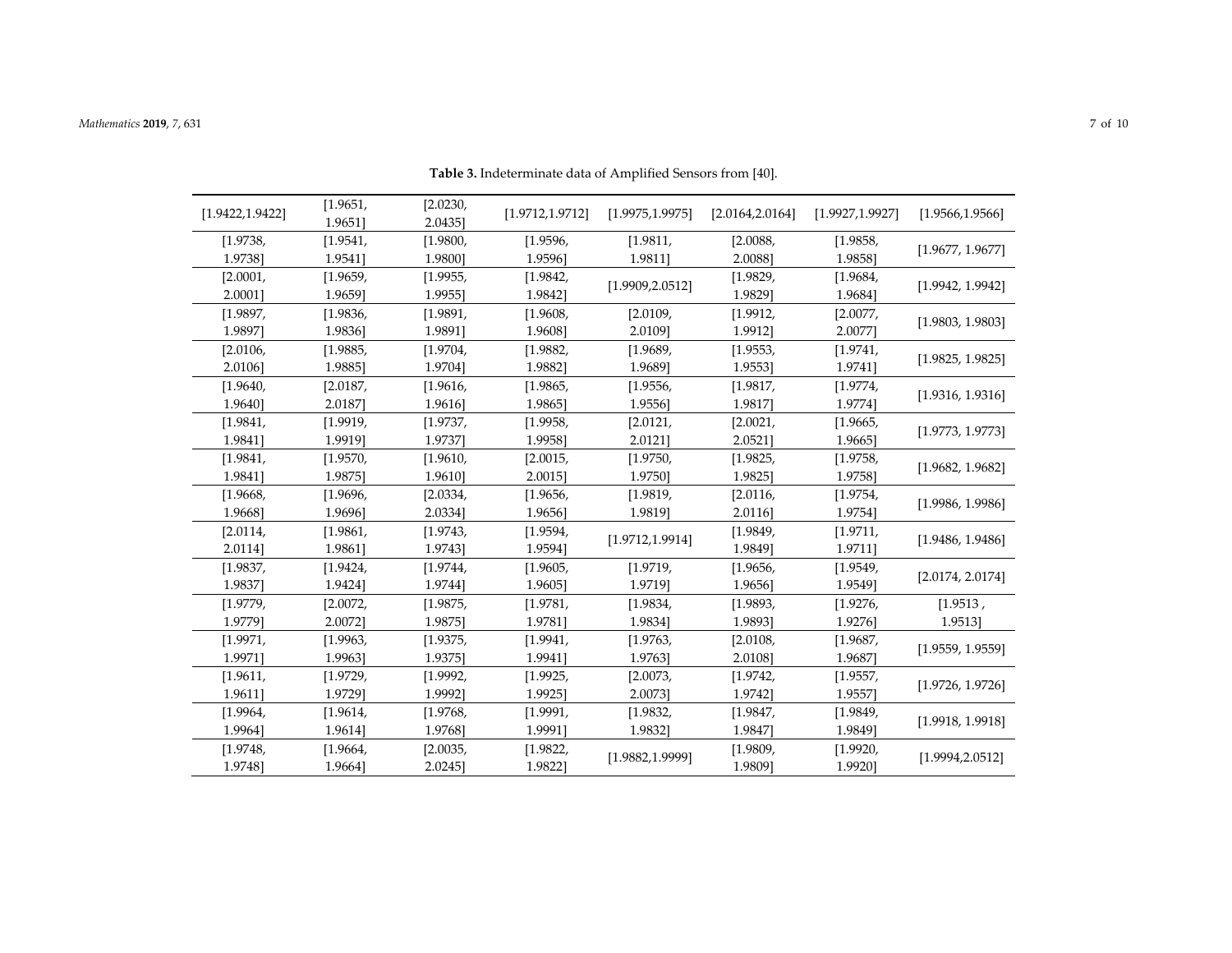The proposed plan will be implemented as follows:

**Step 1:** Select a random sample of size  $n_N = \{128,133\}$  from a product lot. Compute the statistic  $\widehat{C}_{N_{nk}} \epsilon$  [1.7377,2.0639].

**Step 2:** Accept a product lot as  $[1.7377,2.0639] \geq \{1.022,1.024\}.$ 

The application of the proposed sampling plan shows that the proposed sampling plan is quite effective, adequate, and flexible to be used under the uncertainty environment than the plan based on classical statistics which provide the determined values of the plan parameters.

## **5. Concluding Remarks**

In this paper, we originally proposed a variable sampling plan for the PCI under the neutrosophic logic. We presented the NPCI in the paper and used it to design the sampling plan. The proposed plan is the extension of the plan using classical statistics which can be applied where data is indeterminate or unclear. The plan parameters are presented for practical use in industry. A real example from industry is also added to show the application of the proposed sampling plan. The proposed plan is designed under the assumption that the data follow the neutrosophic normal distribution which can be tested using some statistical test or graphical depictions. For non-normal data, a suitable transformation can be applied to transfer non-normal data to normal data. From the comparison study, it is concluded that the proposed plan is more efficient than the plan based on classical statistics in terms of sample size. It is recommended to use the proposed plan in the industry where the data came from the complex situation or where there is a chance of some unclear data in the sampling. The proposed sampling plan using a double sampling scheme will be considered as a future research. The proposed plan using big data can be considered as future research.

**Author Contributions:** Conceived and designed the experiments: Muhammad Aslam, Mohammed Albassam; performed the experiments: Muhammad Aslam; analyzed the data: Muhammad Aslam; contributed reagents/materials/analysis tools: Muhammad Aslam; wrote the paper: Muhammad Aslam.

**Funding:** This article was funded by the Deanship of Scientific Research (DSR) at King Abdulaziz University, Jeddah. The authors, therefore, acknowledge with thanks DSR technical and financial support.

**Acknowledgments:** The authors are deeply thankful to the editor and reviewers for their valuable suggestions to improve the quality of this manuscript.

**Conflicts of Interest:** The authors declare no conflict of interest regarding this paper.

## **References**

- 1. Montgomery, D.C. *Introduction to statistical quality control*; John Wiley & Sons: Jefferson, MO, USA, 2007.
- 2. Jun, C.-H.; Balamurali, S.; Lee, S.-H. Variables sampling plans for Weibull distributed lifetimes under sudden death testing. *IEEE Trans. Reliab.* **2006**, *55*, 53–58.
- 3. Balamurali, S.; Jun,C.H. A new system of skip-lot sampling plans having a provision for reducing normal inspection. *Appl. Stoch. Model. Bus. Ind.* **2011**, *27*, 348–363.
- 4. Fallah Nezhad, M.S.; Akhavan Niaki, S.T.; Abooie, M.H. A new acceptance sampling plan based on cumulative sums of conforming run-lengths. *J. Ind. Syst. Eng.* **2011**, *4*, 256–264.
- 5. Pepelyshev, A.; Steland, A.; Avellan-Hampe, A. Acceptance sampling plans for photovoltaic modules with two-sided specification limits. *Prog. Photovolt.*: *Res. Appl.* **2014**, *22*, 603–611.
- 6. Gui, W.; Aslam, M. Acceptance sampling plans based on truncated life tests for weighted exponential distribution. *Commun. Stat. Simul. Comput.* **2017**, *46*, 2138–2151.
- 7. Balamurali, S., Aslam, M.; Liaquat, A. Determination of a new mixed variable lot-size multiple dependent state sampling plan based on the process capability index. *Commun. Stat. Theory Methods* **2018,** *47*, 615–627.
- 8. Kane, V.E. Process capability indices. *J. Qual. Technol.* **1986**, *18*, 41–52.
- 9. Boyles, R.A. The Taguchi capability index*. J. Qual. Technol.* **1991**, *23*, 17–26.
- 10. Kotz, S.; Johnson, N.L. Process capability indices—a review, 1992–2000. *J. Qual. Technol.* **2002**, *34*, 2–19.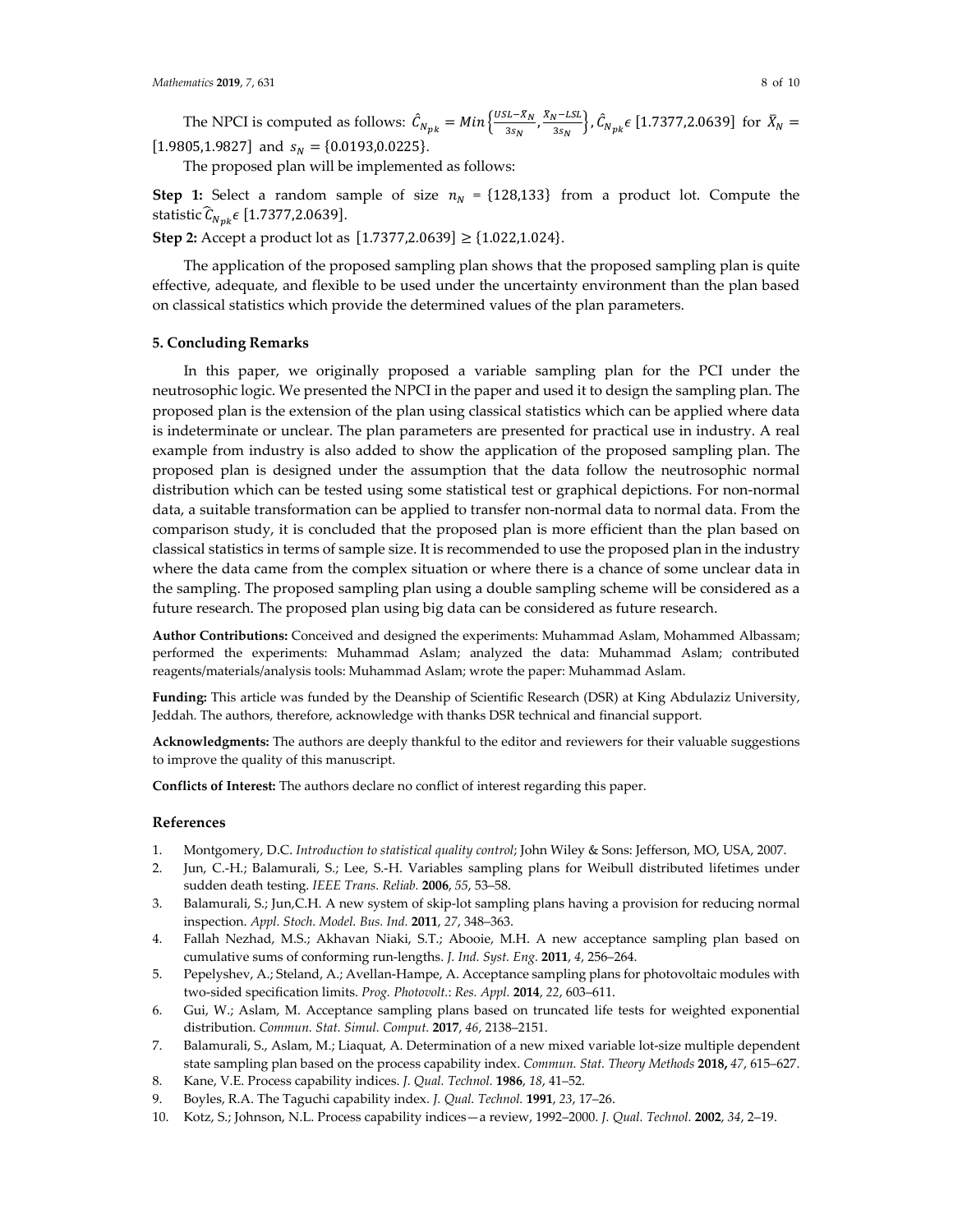- 11. Wu, C.-W.; Pearn, W.; Kotz, S. An overview of theory and practice on process capability indices for quality assurance. *Int. J. Prod. Econ.* **2009**, *117*, 338–359.
- 12. Pearn, W.L.; Wu, C.-W. An effective decision making method for product acceptance. *Omega* **2007,** *35*, 12– 21.
- 13. Boyles, R.A. Brocess capability with asymmetric tolerances. *Commun. Stat. Simul. Comput.* **1994**, *23*, 615– 635.
- 14. Ebadi, M.; Shahriari, H. A process capability index for simple linear profile. *Int. J. Adv. Manuf. Technol.* **2013,** *64*, 857–865.
- 15. Chen, K.; Huang, M.; Li, R. Process capability analysis for an entire product*. Int. J. Prod. Res.* **2001**, *39*, 4077– 4087.
- 16. Aslam, M.; Azam, M.; Jun, C.H. Various repetitive sampling plans using process capability index of multiple quality characteristics. *Appl. Stoch. Models Bus. Ind.* **2015**, *31*, 823–835.
- 17. Seifi, S.; Nezhad, M.S.F. Variable sampling plan for resubmitted lots based on process capability index and Bayesian approach. *Int. J. Adv. Manuf. Technol.* **2017**, *88*, 2547–2555.
- 18. Arif, O.H.; Aslam, M.; Jun, C.-H. Acceptance sampling plan for multiple manufacturing lines using EWMA process capability index. *J. Adv. Mech. Des. Syst. Manuf.* **2017**, *11*, JAMDSM0004.
- 19. Sadeghpour Gildeh, B.; Baloui Jamkhaneh, E.; Yari, G. Acceptance single sampling plan with fuzzy parameter. *Iran. J. Fuzzy Syst.* **2011**, *8*, 47–55.
- 20. Kanagawa, A.; Ohta, H. A design for single sampling attribute plan based on fuzzy sets theory. *Fuzzy Sets Syst.* **1990**, *37*, 173–181.
- 21. Kahraman, C., Bekar, E.T.; Senvar, O. A Fuzzy Design of Single and Double Acceptance Sampling Plans. In *Intelligent Decision Making in Quality Management*; Kahraman, C., Yanik, S., Eds.; Springer: Berlin, Germany, 2016; Volume 97, pp. 179–211.
- 22. Senvar, O.; Tozan, H. Process capability and six sigma methodology including fuzzy and lean approaches. In *Products and Services*; Fuerstner, I., Ed.; IntechOpen: London, UK, 2010.
- 23. Senvar, O.; Kahraman, C. Fuzzy Process Capability Indices Using Clements' Method for Non-Normal Processes. *J. Mult. Valued Logic Soft Comput.* **2014**. *22,* 95–121.
- 24. Senvar, O.; Kahraman, C. Type-2 fuzzy process capability indices for non-normal processes. *J. Intell. Fuzzy Syst.* **2014**, *27*, 769–781.
- 25. Smarandache, F. Neutrosophic Logic-A Generalization of the Intuitionistic Fuzzy Logic*. Multispace & Multistructure. Neutrosophic Transdisciplinarity* (100 Collected Papers of Science), **2010**, *4*, 396.
- 26. Smarandache, F. Introduction to neutrosophic statistics 2014: Infinite Study; Available online: https://arxiv.org/pdf/1406.2000 (accessed on 17 June 2019)
- 27. Chen, J.; Ye, J.; Du, S.; Yong, R. Expressions of rock joint roughness coefficient using neutrosophic interval statistical numbers*. Symmetry* **2017**, *9*, 123.
- 28. Chen, J.; Ye, J.; Du, S. Scale effect and anisotropy analyzed for neutrosophic numbers of rock joint roughness coefficient based on neutrosophic statistics*. Symmetry* **2017**, *9*, 208.
- 29. Viertl, R., On reliability estimation based on fuzzy lifetime data*. J. Stat. Plan. Inference* **2009**. *139*, 1750–1755.
- 30. Aslam, M., A New Sampling Plan Using Neutrosophic Process Loss Consideration. *Symmetry* **2018**, *10*, 132.
- 31. Aslam, M.; Raza, M.A. Design of new sampling plans for multiple manufacturing lines under uncertainty. *Int. J. Fuzzy Syst*. **2019**, *21*, 978–992.
- 32. Aslam, M. Design of sampling plan for exponential distribution under neutrosophic statistical interval method. *IEEE Access* **2018**, *6*, 64153–64158.
- 33. Aslam, M.; Arif, O. Testing of Grouped Product for the Weibull Distribution Using Neutrosophic Statistics. *Symmetry* **2018**, *10*, 403.
- 34. Aslam, M. and AL-Marshadi, A. Design of Sampling Plan Using Regression Estimator under Indeterminacy*. Symmetry* **2018**, *10*, 754.
- 35. Aslam, M. A new attribute sampling plan using neutrosophic statistical interval method. *Complex & Intell. Syst.* **2019**, 1–6.
- 36. Aslam, M. Product Acceptance Determination with Measurement Error Using the Neutrosophic Statistics. *Adv. Fuzzy Syst.* **2019**.
- 37. Aslam, M., A New Failure-Censored Reliability Test Using Neutrosophic Statistical Interval Method. *Int. J. Fuzzy Syst.* **2019**, *21*, 1214–1220.

38. Duncan, A.J*. Quality Control and Industrial Statistics,* 5th ed.*;* Irwin: Homewood, IL, USA, 1986.

39. Aslam, M.; Wu, C.W.; Jun, C. H.; Azam, M.; Itay, N. Developing a variables repetitive group sampling plan based on process capability index C pk with unknown mean and variance. *J. Stat. Comput. Simul.* **2013**, *83*, 1507–1517.